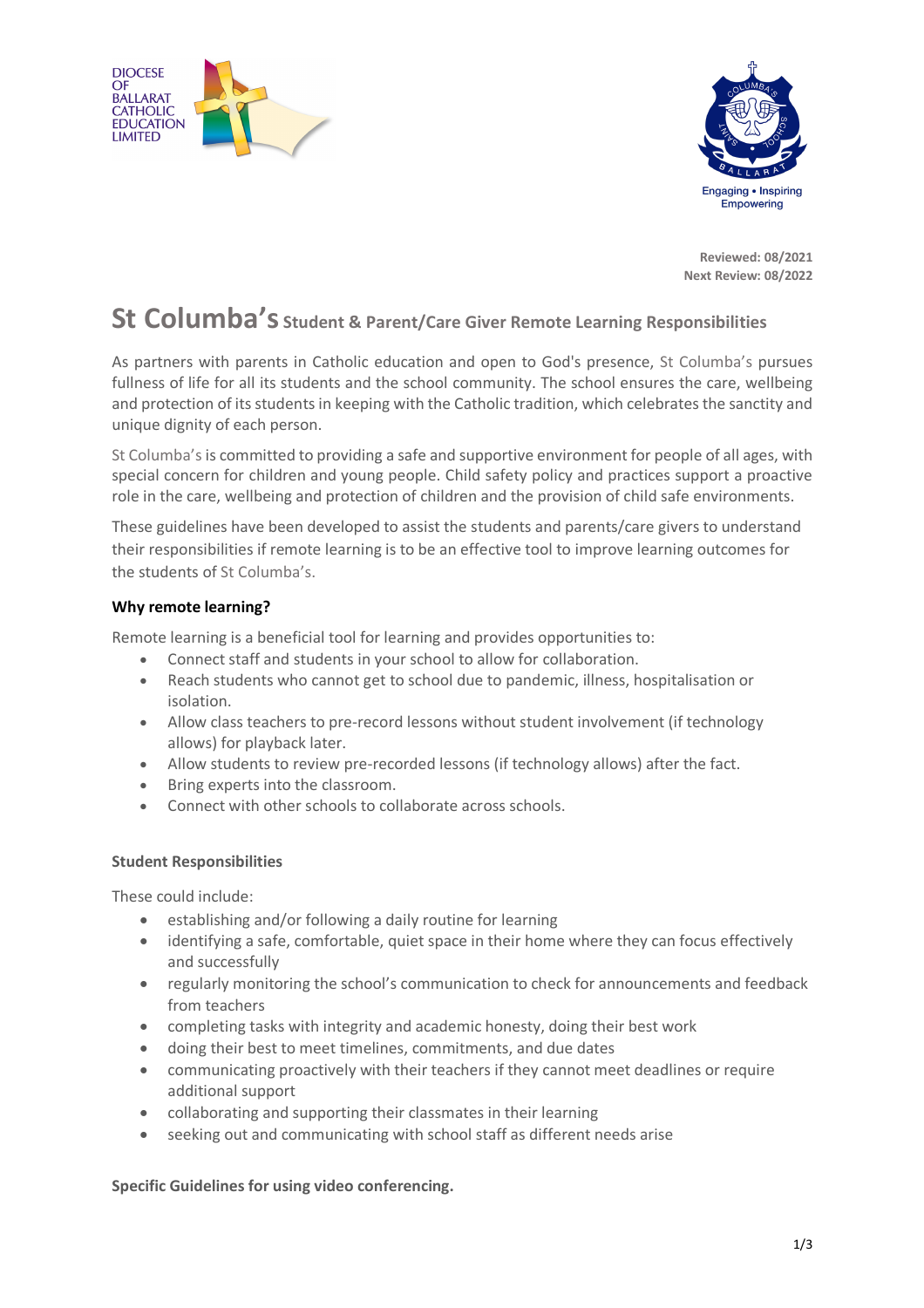### **Before you get started with video conferencing (VC)**

- Make sure that the room you are going to film in is clear of things that might embarrass you. Specifically, look at your walls and try to pick one that has a plain background that people will not take offense at or find humour in.
- Try before you go live! You can set up a Google Meet, Office365 or Zoom with no one in it except yourself. This way you can see what others see before you go live, and make alterations to make the image look better.
- Tell others in your house what you are doing. If your parents know and understand what it is you are trying to achieve, then they will help make sure that it all goes smoothly.
- Sit still and quietly for a moment and listen to the sounds around you ... if you can hear noises, then there is a high chance that people in your meeting will too. Before starting, see if you can find a quieter place or attempt to control what is happening in your surrounding environment.
- Consider using headphones so that you can hear clearly.
- Remember that you are going to be in an educational environment! Dress appropriately and act accordingly as the same rules at school apply in a virtual environment.

#### **When in the video conference**

- Make sure you are on time for your video conference.
- Start with your camera off and microphone muted and wait to be invited by the teacher.
- Understand that the rules used at school also apply in a virtual classroom, and poor or unacceptable behaviour will carry consequences.
- Students should comply with your school's Responsible use of ICT and social media student guidelines.
- Get familiar with the tools … use the "Chat" feature or "Raise your hand" to ask questions of your teacher. This way your teacher can answer you directly and communicate the response to the whole group.
- Participate in the learning activities.

#### **After the video conference**

- Make sure you use the Leave Meeting menu to exit the meeting when it is finished.
- Follow up the learning activities and complete all assigned tasks.

#### **Parent/ Care Giver Responsibilities**

As parents/care givers, you can provide support for your children by:

- establishing routines and expectations
- defining a space for your child to learn and where you or another adult is present and monitoring your child's learning
- monitoring communications from school and teachers
- taking an active role in helping your child process his/her learning
- encouraging physical activity and/or exercise
- checking in with your child regularly to help him/her manage stress
- monitoring how much time your child is spending online
- setting rules around your child's social media interactions
- communicating with the school if your child is unable to participate in the learning at home

#### **How you can you assist your child to access Video Conferencing?**